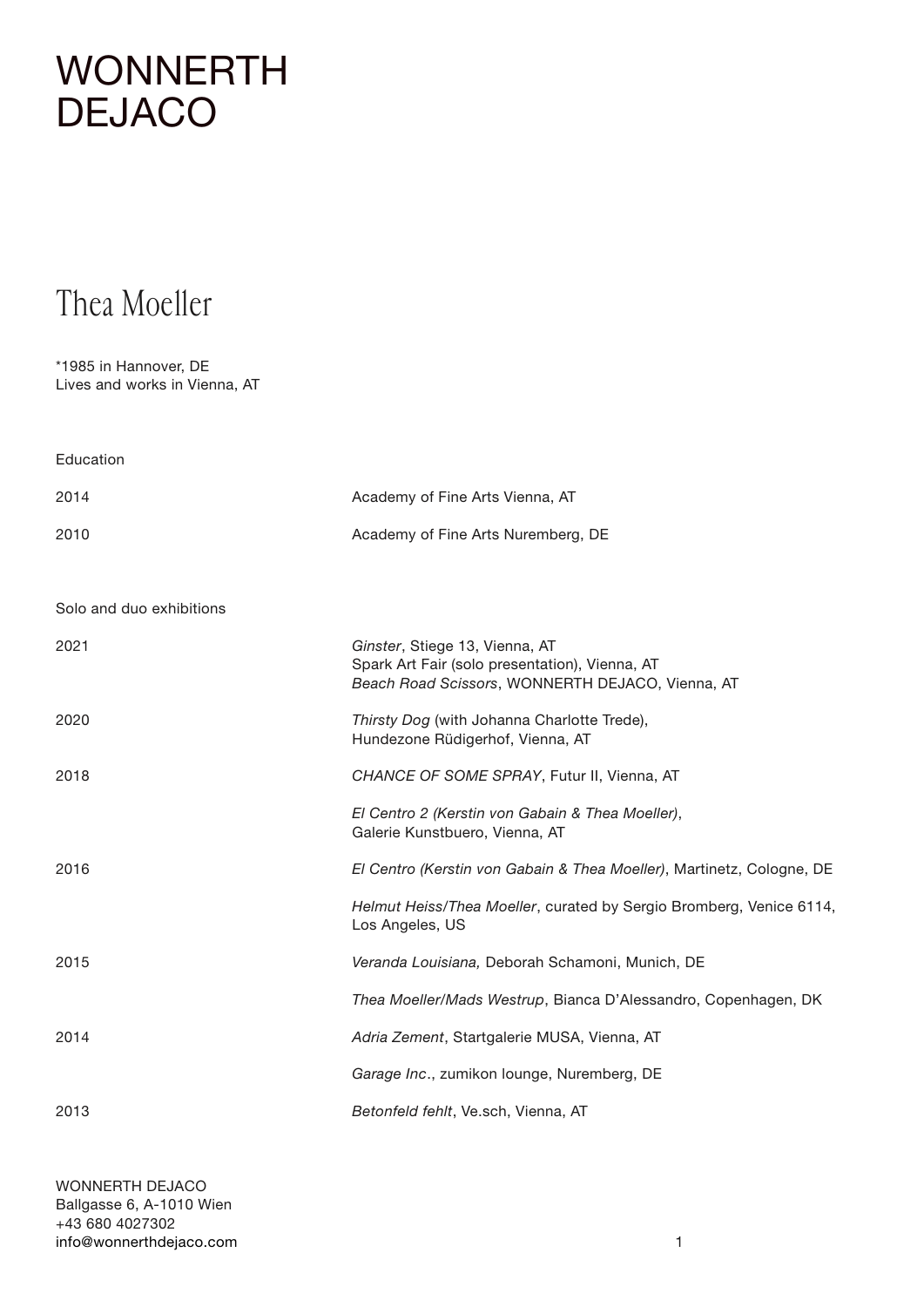| Selected group exhibitions |                                                                                                                                                                                                                                                                        |
|----------------------------|------------------------------------------------------------------------------------------------------------------------------------------------------------------------------------------------------------------------------------------------------------------------|
| 2022                       | AIR, Salzkammergut Festwochen Gmunden, Gmunden, AT (upcoming)<br>Pina. Café Heaven, Salzburger Kunstverein, Salzburg, AT                                                                                                                                               |
| 2021                       | Die Trafo Clique (Materialerzählungen), Kunstverein Eisenstadt,<br>Eisenstadt, AT<br>Es ist viel passiert, Apartmenthotel Marienhof, Vienna, AT<br>Freie Sammlung Wien; Herbert DeColle, Robert Gruber, Thea Moeller,<br>Martin Vesely, Ve.Sch Kunstverein, Vienna, AT |
| 2020                       | Müller Moeller Walter, Loggia, Vienna, AT                                                                                                                                                                                                                              |
| 2019                       | FuelSave, Tankstelle Simmeringer Hauptstrasse, Vienna, AT                                                                                                                                                                                                              |
|                            | Altermateriality, curated by Antje Prisker,<br>Mz* Balthazar's Laboratory, Vienna, AT                                                                                                                                                                                  |
|                            | Über das Neue. Junge Szenen in Wien, Ve.Sch, Belvedere21, Vienna, AT                                                                                                                                                                                                   |
| 2018                       | Objects of Thoughts, BALTSprojects, Zurich, CH                                                                                                                                                                                                                         |
|                            | Champagnola, Westwerk, Hamburg, DE                                                                                                                                                                                                                                     |
|                            | Group show, Gabriele Senn Gallery, Vienna, AT                                                                                                                                                                                                                          |
| 2017                       | Mad Cow, curated by Salvatore Viviano and Delphine<br>Telesio di Toritto, SCAG, Vienna, AT                                                                                                                                                                             |
|                            | Dollhouse Of A Poem, curated by Kerstin von Gabain<br>and Nino Sakandelidze, Vienna, AT                                                                                                                                                                                |
|                            | Mortadella, curated by Vincenzo della Corte,<br>operativa arte contemporenea, Rome, IT                                                                                                                                                                                 |
| 2016                       | we only went to NASA together, MAK Center for Art<br>and Architecture, Los Angeles, US                                                                                                                                                                                 |
|                            | delicious sandwiches, rooftop studio 322 Los Angeles Street,<br>Los Angeles, US                                                                                                                                                                                        |
| 2015                       | Different Things Happen/Pathological Hoarding,<br>Gabriele Senn Gallery, Vienna, AT                                                                                                                                                                                    |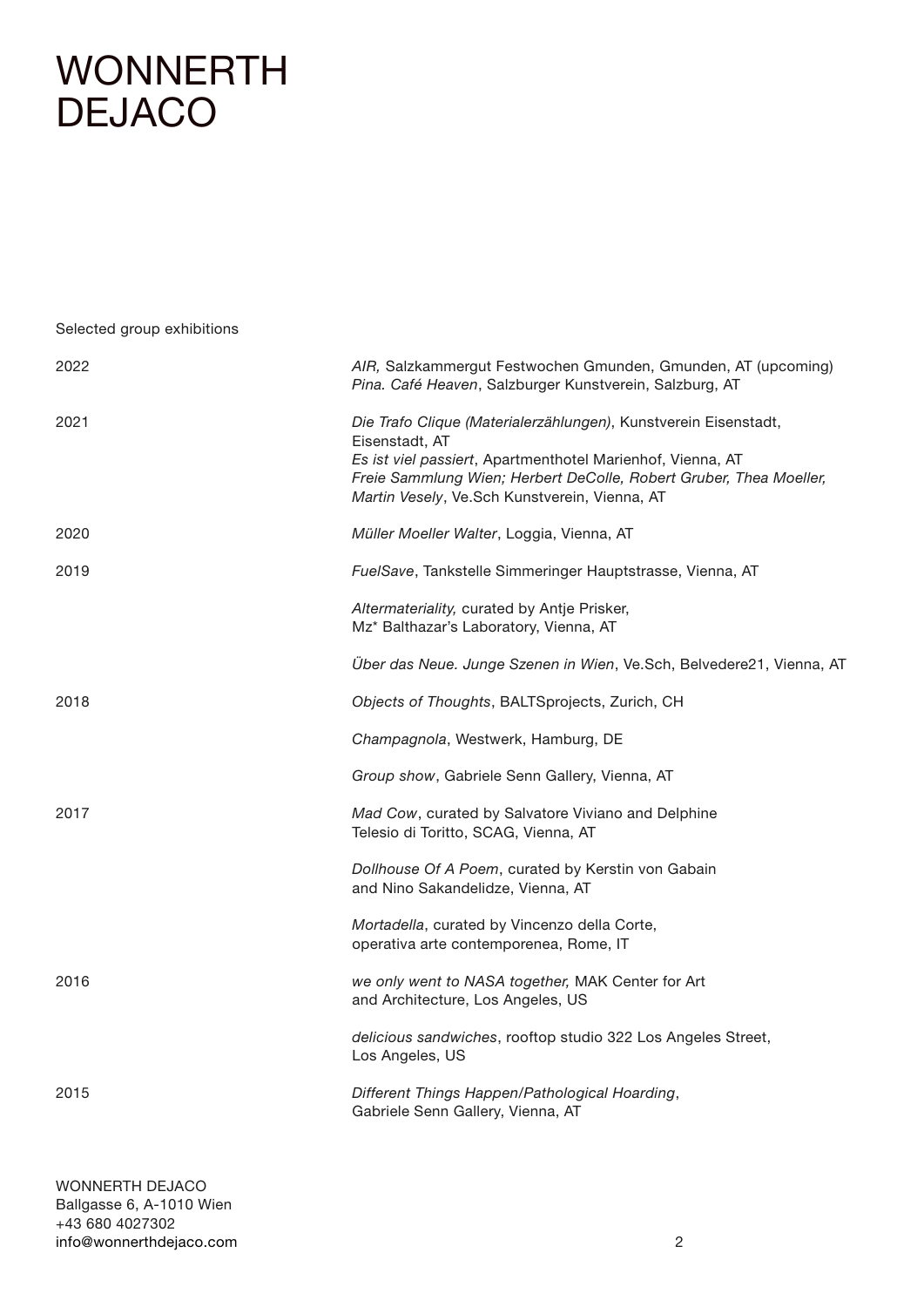|      | dienstag abend, Baba Vasa's Cellar, Shabla, BG                                             |
|------|--------------------------------------------------------------------------------------------|
|      | <i>Energy</i> , Lenikus studios, Vienna, AT                                                |
|      | Import Export, Skulpturinstitut, Nordbahnhofgelände, Vienna, AT                            |
| 2014 | Let's mingle, curated by Vita Zaman and Martin<br>Guttmann, Franz Josefs Kai 3, Vienna, AT |
| 2013 | Oil on Canvas, Christian Andersen, Copenhagen, DK                                          |

Selected awards and grants

| 2021    | Staatsstipendium - Austrian State Scholarship for Fine Arts, AT                 |
|---------|---------------------------------------------------------------------------------|
| 2016    | Start-Stipendium Bildende Kunst, Austrian Federal Chancellery, AT               |
| 2015/16 | MAK Schindler Artist and Architects-in-Residence<br>Program, Los Angeles, AT/US |
| 2014/15 | Lenikus Artists in Residence Program, Vienna, AT                                |
| 2014    | Prize of appreciation, Academy of Fine Arts Vienna, AT                          |
| 2012    | British American Tobacco Prize, AT                                              |

Selected publications and lectures

| 2018                  | Artist Lecture Series Vienna (Lecture), Skulpturinstitut Wien, Vienna, AT                                                                        |
|-----------------------|--------------------------------------------------------------------------------------------------------------------------------------------------|
| 2017                  | THEA, issue #76 of BLACK PAGES artist fanzine, Christoph<br>Meier, Ute Müller, Nick Oberthaler (eds.), AT                                        |
| Selected bibliography |                                                                                                                                                  |
| 2022                  | "Six questions for Thea Moeller," interview, in Tique. publication on<br>contemporary art (https://www.tique.art/six-questions/thea-moeller/)    |
| 2021                  | David Misteli, review of Thea Moeller, "Beach Road Scissors" (critics'<br>picks) in Artforum (https://www.artforum.com/picks/thea-moeller-85184) |